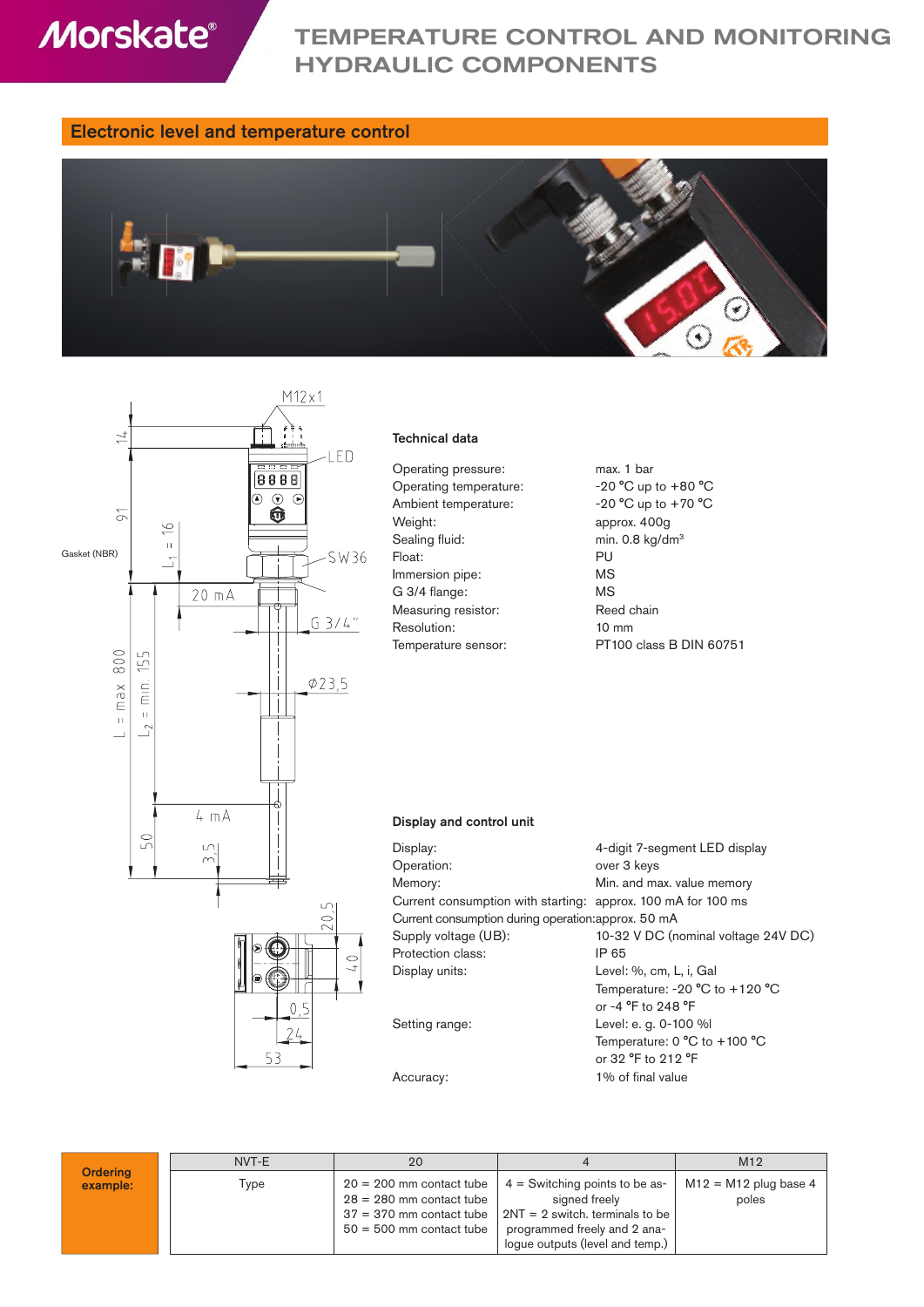# TEMPERATURE CONTROL AND MONITORING HYDRAULIC COMPONENTS

## Temperature probe TE-PT-100



|                                                                           | Temperature probe TE-PT-100 |        |        |        |        |        |        |        |        |        |        |
|---------------------------------------------------------------------------|-----------------------------|--------|--------|--------|--------|--------|--------|--------|--------|--------|--------|
| Basic values of precision resistor PT-100                                 |                             |        |        |        |        |        |        |        |        |        |        |
| $^{\circ}$ C<br>50<br>60<br>90<br>100<br>20<br>70<br>80<br>30<br>40<br>10 |                             |        |        |        |        |        |        |        |        |        |        |
| Ohm                                                                       | 100.00                      | 103.90 | 107.79 | 111.67 | 115.54 | 119.40 | 123.24 | 127.07 | 130.89 | 134.70 | 138.50 |

| <b>Technical data</b>                      |                                                                         |  |  |
|--------------------------------------------|-------------------------------------------------------------------------|--|--|
| Screwing and immersion sleeve:             | 1.4571 (stainless steel) - brass on request                             |  |  |
| Lengths available:                         | 100, 200 and 300 mm from stock<br>(special lengths up to 1000 mm)       |  |  |
| Operating pressure:                        | 10 bar (immersion sleeve of stainless steel)                            |  |  |
| Operating temperature/ measuring<br>range: | $-40$ °C up to $+100$ °C                                                |  |  |
| Resistance feeler element:                 | PT-100 class B DIN/IEC 751                                              |  |  |
| Max. S-wire current PT-100:                | 1 mA                                                                    |  |  |
| Plug:                                      | acc. to DIN 43650 - 3 poles + PE, protection IP 65, cable screwing PG11 |  |  |



| <b>Ordering</b><br>example: |                              | PT-100                    | 300<br>Lenght of immersion sleeve |  |  |
|-----------------------------|------------------------------|---------------------------|-----------------------------------|--|--|
|                             | Electronic temperature probe | Resistance feeler element |                                   |  |  |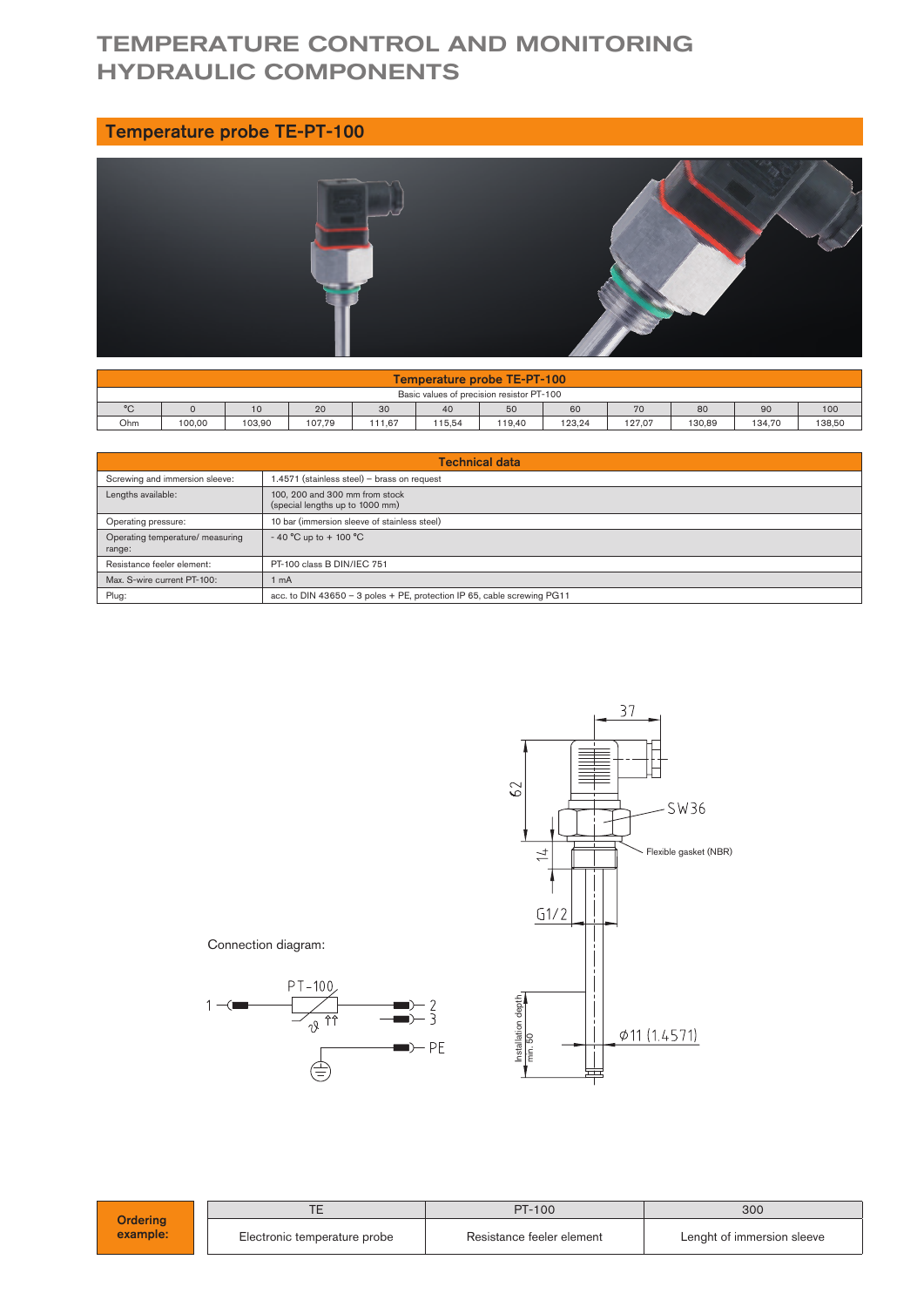# TEMPERATURE CONTROL AND MONITORING HYDRAULIC COMPONENTS

## Temperature switch TSC



- Simple, solid design
- Electric insert easy to disassemble
- For plug acc. to DIN 43650 straight cable outlet direction swinging by 360°
- Copper seal
- Protective class IP65

| <b>Technical data</b>                                             |                                                                         |                  |  |  |  |
|-------------------------------------------------------------------|-------------------------------------------------------------------------|------------------|--|--|--|
|                                                                   | Switching point:                                                        |                  |  |  |  |
| Control element:                                                  | Bi metal                                                                | $TSC 40 = 40 °C$ |  |  |  |
| Switching operation:                                              | $NO = make contact$                                                     | $TSC 50 = 50 °C$ |  |  |  |
| +25 $^{\circ}$ C up to +80 $^{\circ}$ C<br>Switching temperature: |                                                                         | $TSC 60 = 60 °C$ |  |  |  |
| Material of probe:                                                | <b>Brass</b>                                                            | $TSC 70 = 70 °C$ |  |  |  |
| Operating pressure max.:                                          | 15 bar                                                                  | $TSC 80 = 80 °C$ |  |  |  |
| Operating temperature:                                            | 20 °C up to +100 °C                                                     |                  |  |  |  |
| Plug:                                                             | acc. to DIN 43650 - 3 poles + PE, protection IP 65, cable screwing PG11 |                  |  |  |  |



Max. operating voltage 250 V AC - 8 A Max. switching current 2 A Tolerance  $\pm 5$  K<br>Difference of shift back  $15$  K  $\pm 3$  K Difference of shift back

| OC.                |                       |
|--------------------|-----------------------|
| Temperature switch | Switching point 50 °C |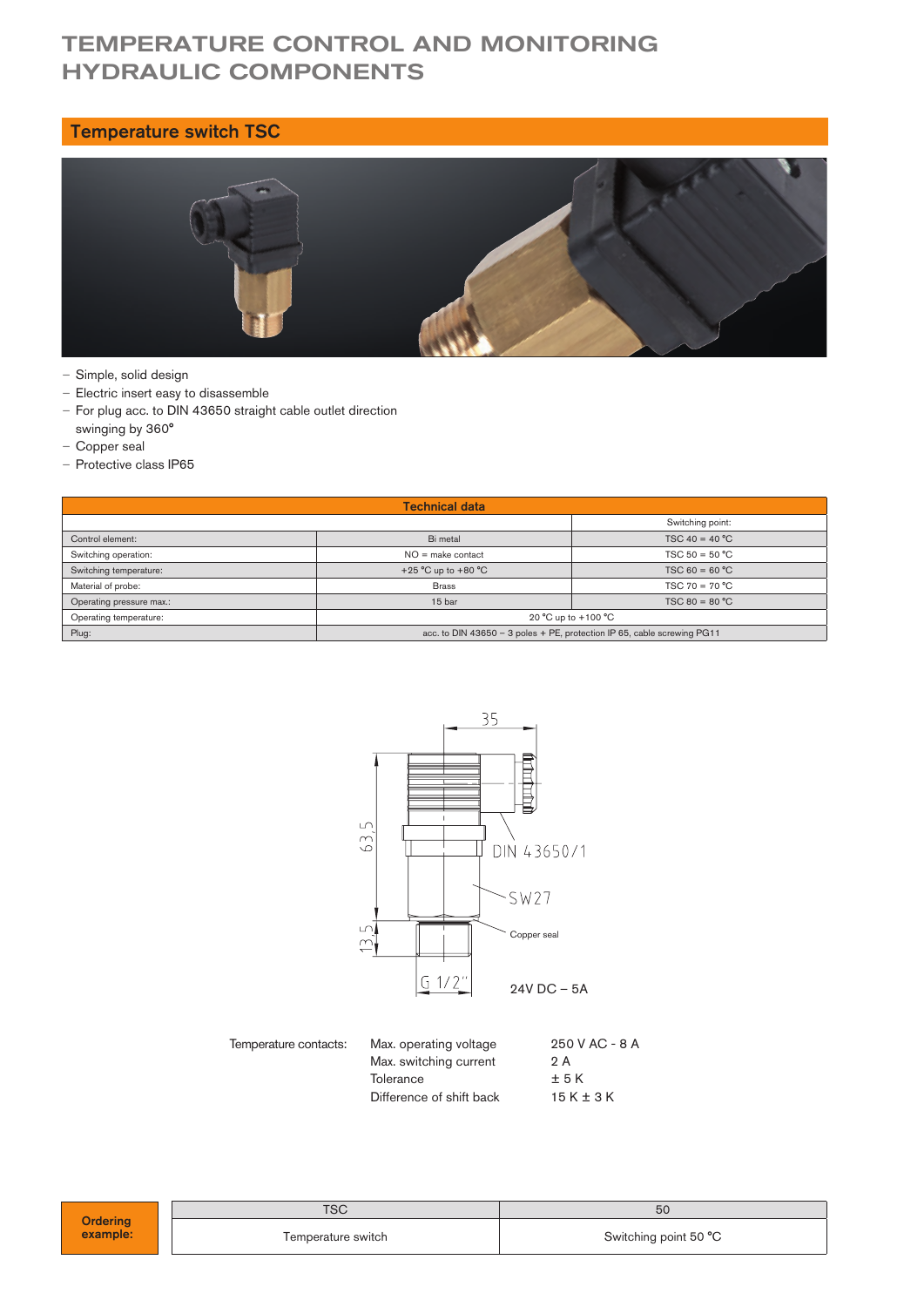# TEMPERATURE CONTROL AND MONITORING HYDRAULIC COMPONENTS

### Industrial controller IR



Industrial controller: Type/position of immersion sleeve



Lengths of hose:  $S_1 = 1500$  mm and  $S_3 = 2 \times 1500$  mm

#### Electrical connections (IR)

A01 standard: flat plug 6.3 x 0.8; receptacles attached to DIN 46247/3 A04 special design: European terminal strip fully cabled Connectors A02, A03 and A05 see illustrations.



Plug A02 DIN 43650



Plug A03 DIN 43651





Plug A05  $M12 - 4$  poles

| Controllers and temperature display (IR) |                         |                                          |                                                  |                             |  |  |
|------------------------------------------|-------------------------|------------------------------------------|--------------------------------------------------|-----------------------------|--|--|
| Type                                     | Operation               | Range                                    | Max. probe temperature<br>limitating temperature | Switching difference Kelvin |  |  |
| 00                                       | Adjustable controller   | $-30$ °C up to $+40$ °C                  | 80                                               | $~\sim$ 5                   |  |  |
| 02                                       | Adjustable controller   | $0^{\circ}$ C up to $+80^{\circ}$ C      | 120                                              | ~1                          |  |  |
| 03                                       | Adjustable controller   | +10 °C up to +120 °C                     | 160                                              | $~1$ –5                     |  |  |
| 04                                       | Adjustable controller   | +10 $^{\circ}$ C up to +120 $^{\circ}$ C | 160                                              | ~10                         |  |  |
| 05                                       | Adjustable controller   | +60 °C up to +160 °C                     | 200                                              | ~1                          |  |  |
| 07                                       | Adjustable controller * | $0^{\circ}$ C up to $+150^{\circ}$ C     | 200                                              | ~1                          |  |  |
|                                          | Thermometer             | $0^{\circ}$ C up to $+120^{\circ}$ C     | 140                                              |                             |  |  |
| T٧                                       | Thermometer             | -40 $^{\circ}$ C up to +80 $^{\circ}$ C  | 100                                              |                             |  |  |

\* Manual adjustment